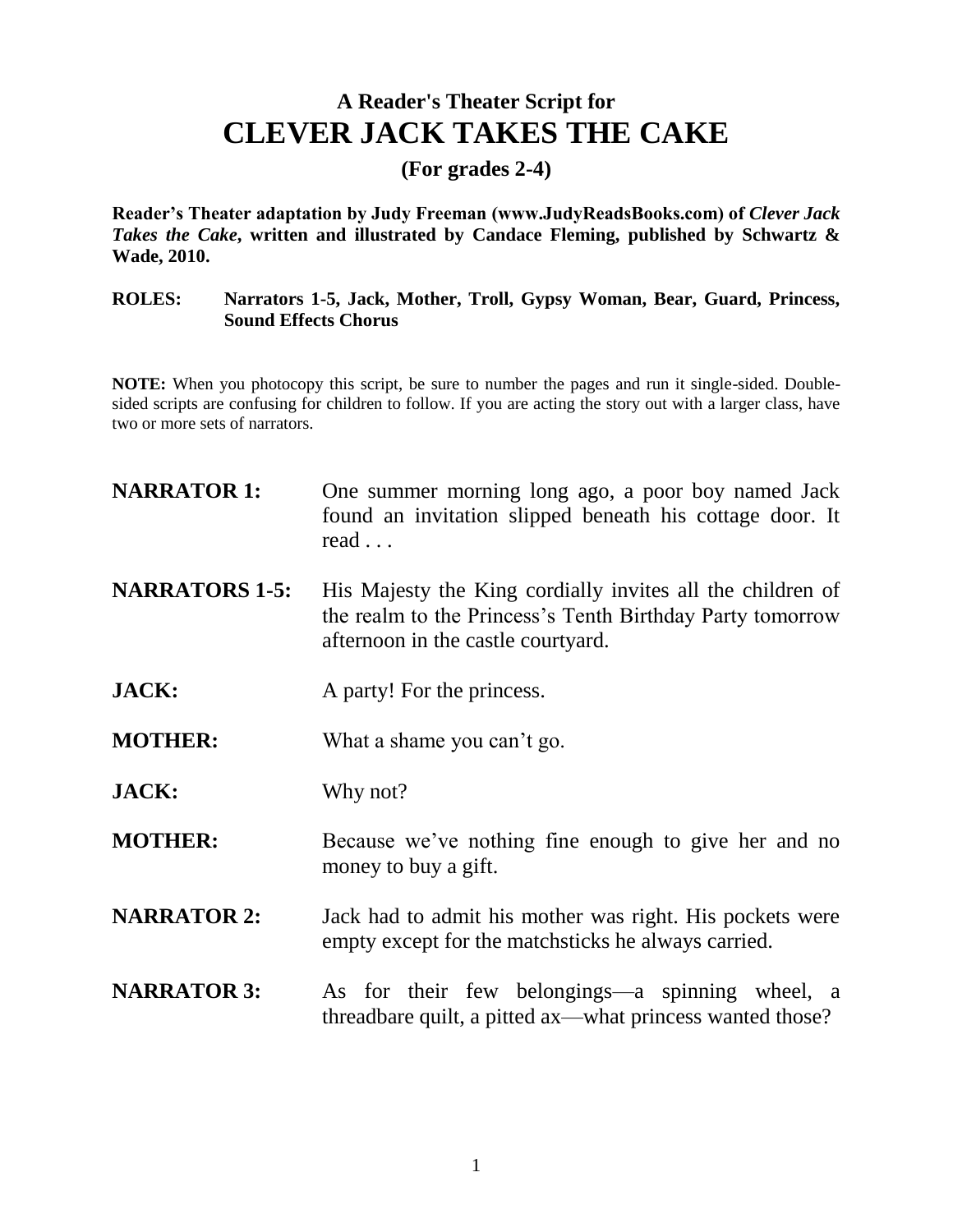| <b>JACK:</b>       | <i>(thinking)</i> Then I will make her something! I will make her<br>a cake.                                                                              |
|--------------------|-----------------------------------------------------------------------------------------------------------------------------------------------------------|
| <b>MOTHER:</b>     | From what? From the dust in the cupboard? From the dirt<br>on the floor?                                                                                  |
| JACK:              | I have a better idea.                                                                                                                                     |
| <b>NARRATOR 4:</b> | That same morning, he traded his ax for two bags of sugar<br>and his quilt for a sack of flour.                                                           |
| <b>NARRATOR 5:</b> | He gave the hen an extra handful of the seed in exchange<br>for two fresh eggs, and he kissed the cow on the nose for a<br>pail of her sweetest milk.     |
| <b>NARRATOR 1:</b> | He gathered walnuts. He dipped candles.                                                                                                                   |
| <b>NARRATOR 2:</b> | And in the strawberry patch, he searched and searched<br>and searched until he found the reddest, juiciest, and<br>most succulent strawberry in the land. |
| JACK:              | DELICIOUS!                                                                                                                                                |
| <b>NARRATOR 3:</b> | Said Jack as he plucked it from its stem.                                                                                                                 |
| <b>NARRATOR 4:</b> | Then he set to work, churning, chopping, blending, baking.                                                                                                |
|                    | BAKERS' CHORUS: Churn, churn, churn. Chop, chop, chop. Blend, blend,<br>blend. Bake, bake, bake.                                                          |
| <b>NARRATOR 5:</b> | That same night, Jack stood back to admire his creation—<br>two layers of golden-sweet cake covered in buttery frosting                                   |
|                    | and ringed with ten tiny candles.                                                                                                                         |
| <b>NARRATOR 1:</b> | Across the cake's top, walnuts spelled out "Happy"<br>Birthday, Princess." And in the very center—in the place<br>of honor—sat the succulent strawberry.  |
| <b>MOTHER:</b>     | What a fine, fine gift.                                                                                                                                   |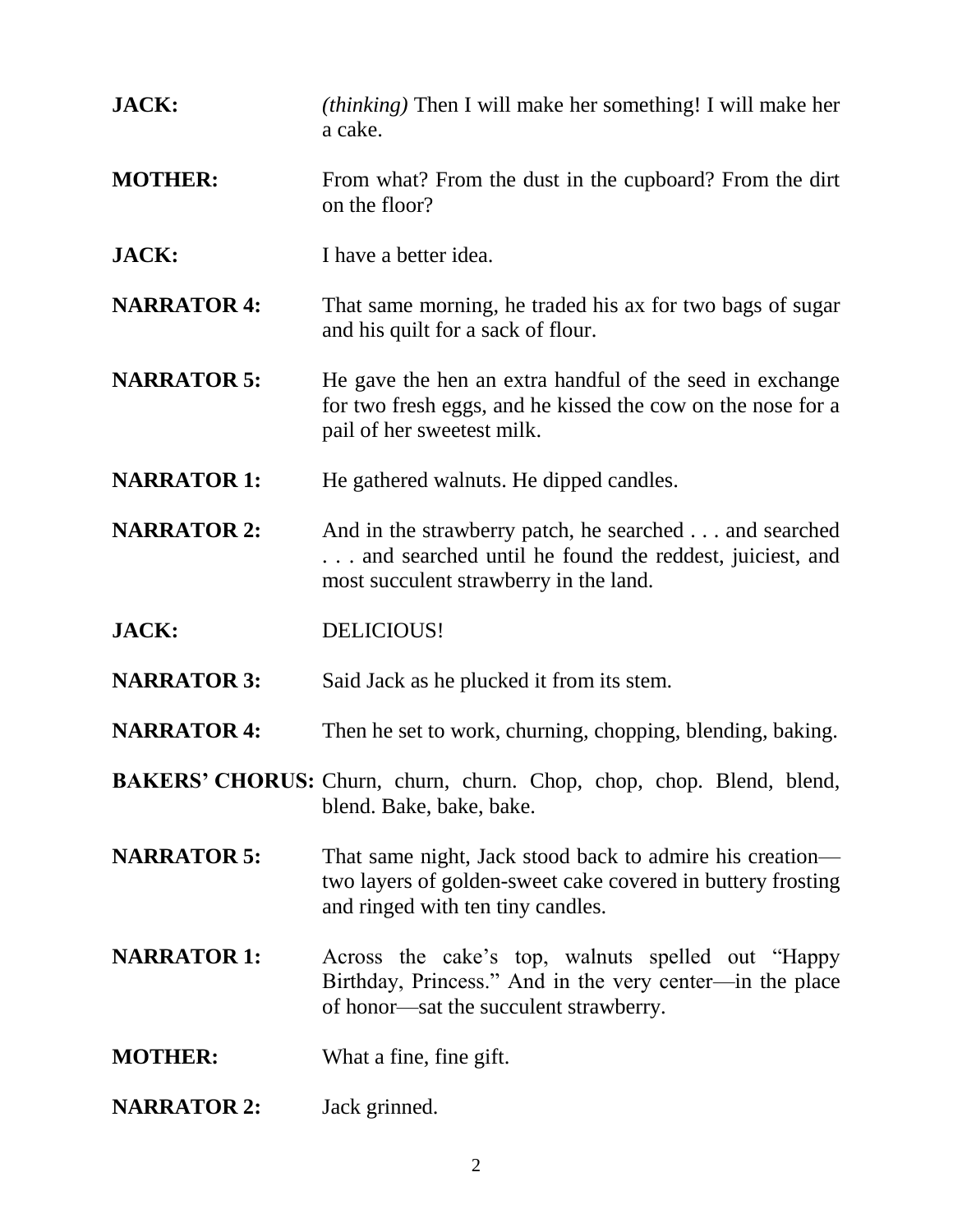**NARRATOR 3:** Early the next morning, with combed hair and clean shirt, Jack set off for the castle, holding the cake proudly before him. **NARRATOR 4:** Before long, he came to a bloom-speckled meadow. **JACK:** Perhaps I should pick a bouquet for the princess. **NARRATOR 5:** Just then, four-and-twenty blackbirds rose into the air. Like a sudden summer storm cloud, they swirled around the cake, pecking, nipping, flapping, picking. **BIRD CHORUS:** *(cackling)* Aw-caw-caw-caw-caw! **JACK:** *(hollering)* GET BACK. I'm taking this cake to the princess. **NARRATOR 1:** And as quickly as they had come, they were gone, taking with them the walnuts that spelled "Happy Birthday, Princess." **JACK:** *(looking at his cake)* At least I still have two layers of cake, ten candles, and the succulent strawberry. **NARRATOR 2:** Holding the cake proudly before him, Jack continued on to the castle. Before long he came to a bridge. **TROLL: TOLL! NARRATOR 3:** Out stepped a wild-haired troll. **TROLL:** No one crosses my bridge without paying. **JACK:** But I haven't any money. **TROLL:** *(licking his lips)* But you do have a cake. **JACK:** I'm taking this to the princess.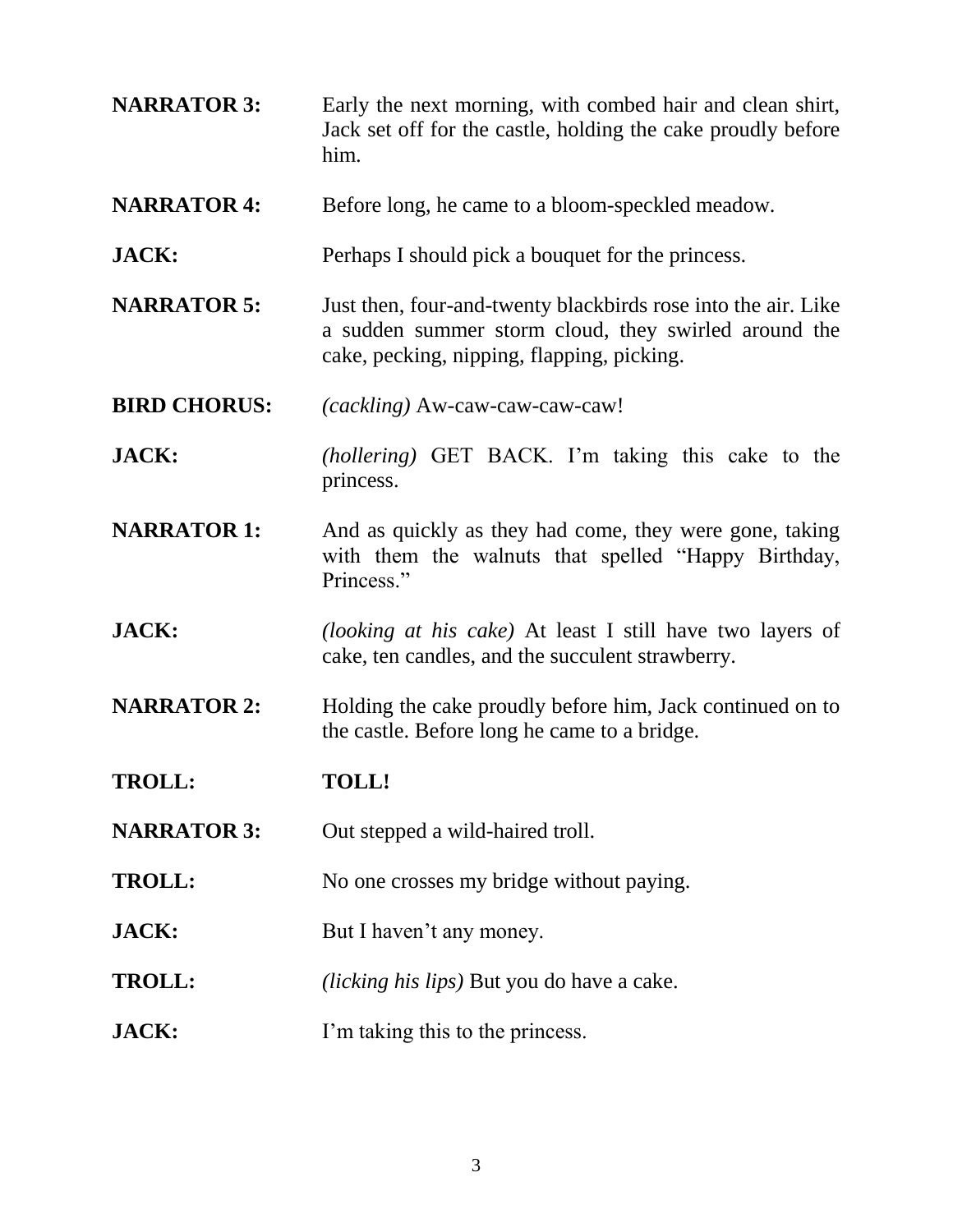| <b>TROLL:</b>       | <i>(growling)</i> And just how will you get it there. You and<br>your cake are on this side of the river. The princess is on<br>that side, and my bridge is the only way across. |
|---------------------|----------------------------------------------------------------------------------------------------------------------------------------------------------------------------------|
| <b>NARRATOR 4:</b>  | Jack considered the problem.                                                                                                                                                     |
| <b>JACK:</b>        | I will make you a deal. If you let me cross, I will give you<br>half this cake.                                                                                                  |
| <b>TROLL:</b>       | <i>(grunting)</i> Agreed.                                                                                                                                                        |
| <b>NARRATOR 5:</b>  | So Jack slid out one layer and, as the troll slobbered and<br>gobbled, crossed the bridge.                                                                                       |
| <b>NARRATOR 1:</b>  | On the other side, he looked down at his gift.                                                                                                                                   |
| <b>JACK:</b>        | At least I still have a layer of cake, ten candles, and the<br>succulent strawberry.                                                                                             |
| <b>NARRATOR 2:</b>  | Holding the cake proudly before him, Jack continued on to<br>the castle.                                                                                                         |
| <b>NARRATOR 3:</b>  | Before long he came to the forest. No birds chirped here.<br>No squirrels chattered.                                                                                             |
| <b>NARRATOR 4:</b>  | As if under a spell, the entire wood lay silent, sleeping.<br>Only the wind seemed to whisper                                                                                    |
| <b>WIND CHORUS:</b> | (whispering) Beware! Beware!                                                                                                                                                     |
| <b>NARRATOR 5:</b>  | Pulling the cake closer, Jack pressed on. The road grew<br>narrower. The trees grew thicker. The light grew dimmer.                                                              |
| <b>NARRATOR 1:</b>  | Soon it was so dark that Jack couldn't see the cake in front<br>of his face.                                                                                                     |
| <b>WIND CHORUS:</b> | (whispering) Turn back! Turn back!                                                                                                                                               |
| <b>JACK:</b>        | <b>I CAN'T!</b> I'm taking this cake to the princess.                                                                                                                            |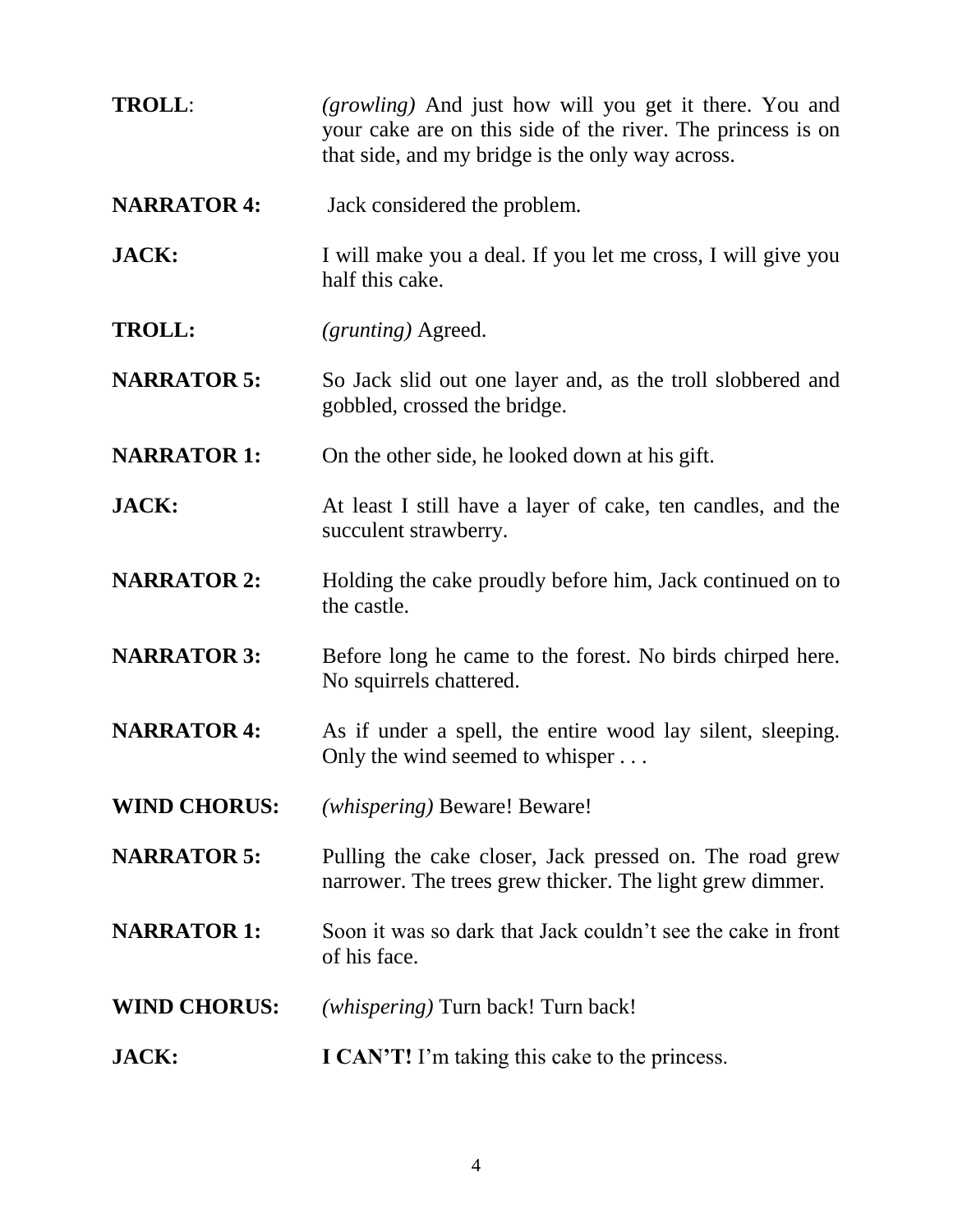- **NARRATOR 2:** And he reached into his pocket for a matchstick, struck it on his shoe, and lit one of the ten candles.
- **NARRATOR 3:** The tiny flame cast a magical circle of light. In its warm glow, Jack carefully made his way forward.
- **NARRATOR 4:** But the little candle quickly burned down and—

## **CANDLE CHORUS: Pffft!**

- **NARRATOR 5:** It snuffed out. So Jack lit a second candle.
- **NARRATOR 1:** But he had not gone much farther before—

## **CANDLE CHORUS: Pffft!**

- **NARRATOR 2:** It, too, snuffed out.
- **NARRATOR 3:** So Jack lit a third... then a fourth... then a fifth... until the tenth and final candle flickered, fluttered, sputtered to its end.
- **NARRATOR 4:** And as it did, the road widened, the trees thinned, and the bright sunlight shone once more.
- **JACK:** *(looking down at his gift)* At least I still have a layer of cake and the succulent strawberry.
- **NARRATOR 5:** Holding the cake proudly before him, Jack continued on to the castle.
- **NARRATOR 1:** Before long he came to a clearing where an old gypsy woman stood with her dancing bear.
- **GYPSY WOMAN:** Good morning young sir! Have you come to see Samson dance?
- **NARRATOR 2:** At the sound of his name, the bear beside her rose up on his hind legs.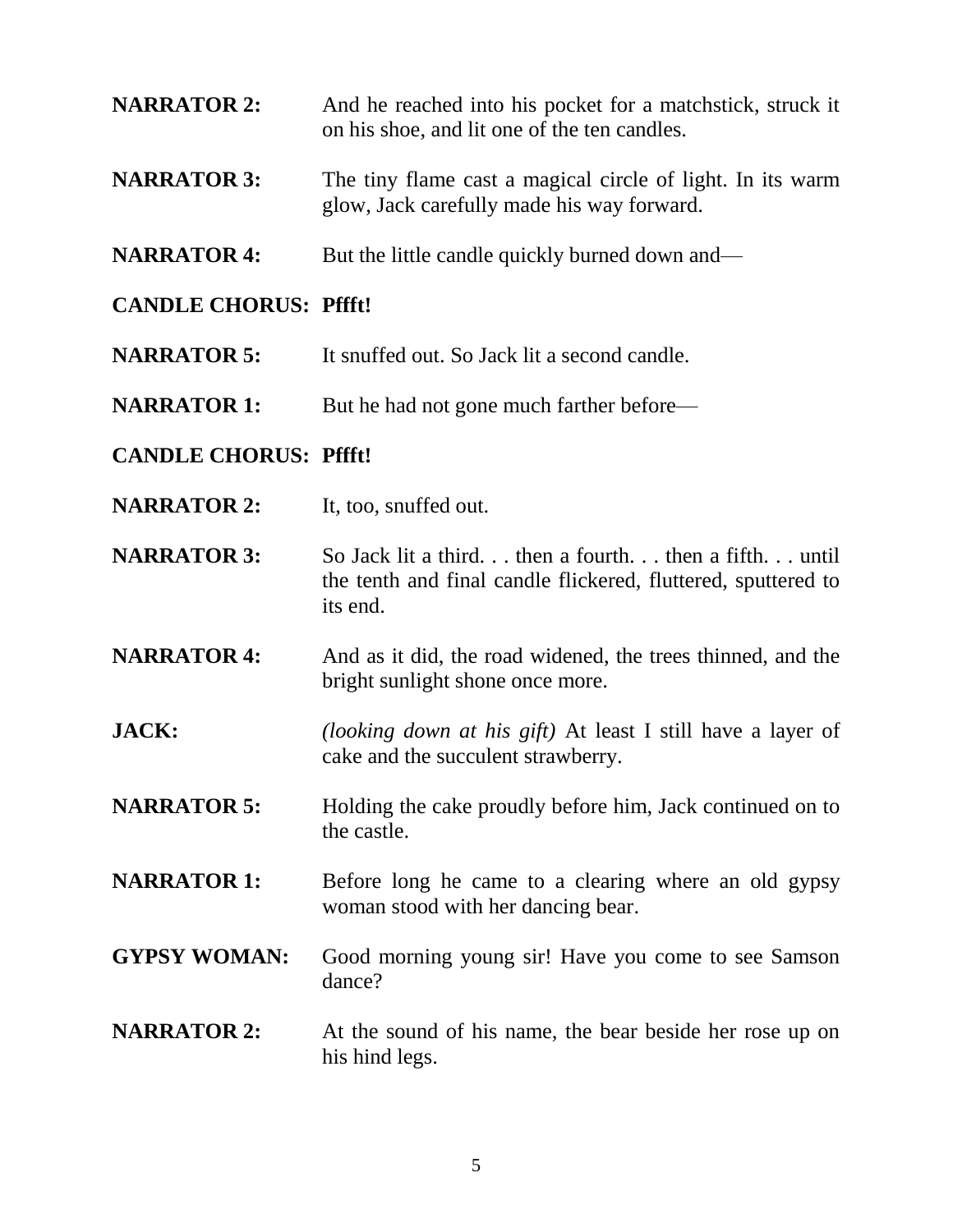| <b>BEAR:</b>         | Growwwl.                                                                                           |
|----------------------|----------------------------------------------------------------------------------------------------|
| <b>JACK:</b>         | I don't have time. I'm taking this cake to the princess.                                           |
| <b>GYPSY WOMAN:</b>  | Then we shall make it a quick jig.                                                                 |
| <b>NARRATOR 2:</b>   | She snatched up her concertina and set the instrument to<br>wheezing.                              |
| <b>DANCE CHORUS:</b> | OOMPA-OOMPA! OOMPA-OOMPA!                                                                          |
| <b>NARRATOR 4:</b>   | The bear began to dance.                                                                           |
| <b>BEAR:</b>         | <i>(dances and kicks, side to side)</i>                                                            |
| <b>DANCE CHORUS:</b> | Shuffle-shuffle-kick. Shuffle-shuffle-kick.                                                        |
| <b>NARRATOR 5:</b>   | TAP-TAP-TAP, went Jack's foot, as he set down the cake<br>to dance with his new friends.           |
|                      |                                                                                                    |
| <b>BEAR:</b>         | $G-U-U-U-L-P!$                                                                                     |
| <b>JACK:</b>         | <b>HEY</b> , that bear ate the princess's cake!                                                    |
| <b>BEAR:</b>         | <b>PATOOIE!</b> (spits out strawberry)                                                             |
| <b>GYPSY WOMAN:</b>  | But not the strawberry. Samson hates fruit.                                                        |
| <b>NARRATOR 1:</b>   | Jack looked down at his gift, and for several seconds he<br>was unable to speak. Finally, he said- |
| <b>JACK:</b>         | At least I still have this—the reddest, juiciest, most<br>succulent strawberry in the land.        |
| <b>NARRATOR 2:</b>   | And holding the strawberry proudly before him, Jack<br>continued on to the castle.                 |
| <b>NARRATOR 3:</b>   | Across the drawbridge                                                                              |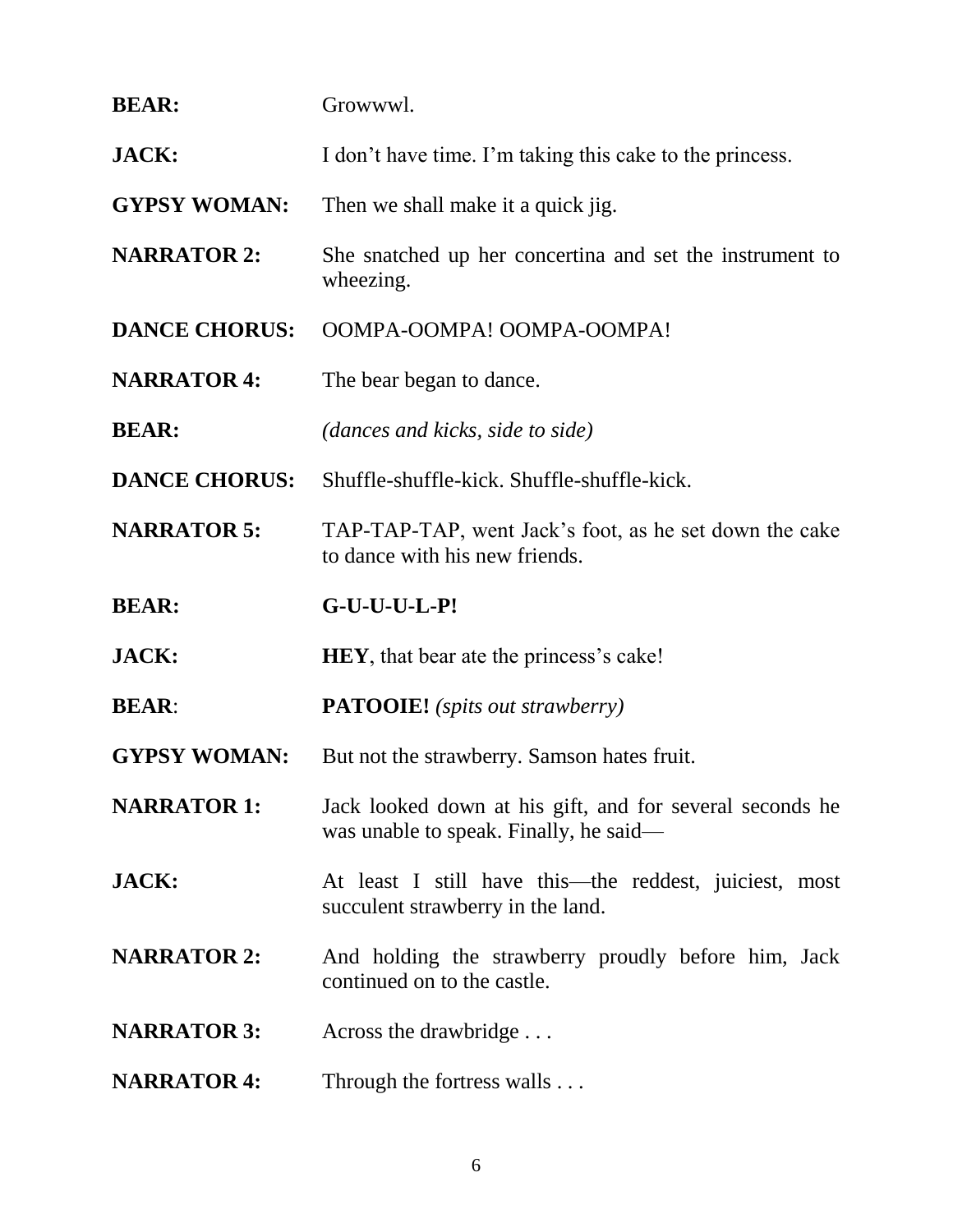**NARRATOR 5:** Straight into the courtyard.

- **NARRATOR 1:** What a sight! There, smack in the center of all the festivities, sat the princess on her velvet throne, a long line of guests stretched before her.
- **NARRATOR 2:** One by one, they presented her with their gifts, each more fabulous than the last.
- **NARRATOR 3:** But even the most magnificent treasures did not seem to interest Her Highness.
- **PRINCESS:** *(with a bored yawn)* More rubies? How tiresome. Another tiara? How dull.
- **NARRATOR 4:** Joining the line, Jack glanced down at his humble gift. A guard noticed him.
- **GUARD:** And just what have you brought the princess?
- **JACK:** A strawberry. The reddest, juiciest, most succulent one in the land.
- **NARRATOR 5:** He held it out for the guard to see.
- **GUARD:** That is a fine piece of fruit, but I cannot allow you to give it to the princess.
- **JACK:** Why not?
- **GUARD:** Because she is allergic to strawberries. One taste and she swells up like a balloon.
- **JACK:** *(gasps)* NO!
- **GUARD:** Yes. I'm sorry, but you'll have to give it to me.
- **NARRATOR 1:** Reluctantly, Jack handed over the strawberry.
- GUARD: Mmmmm!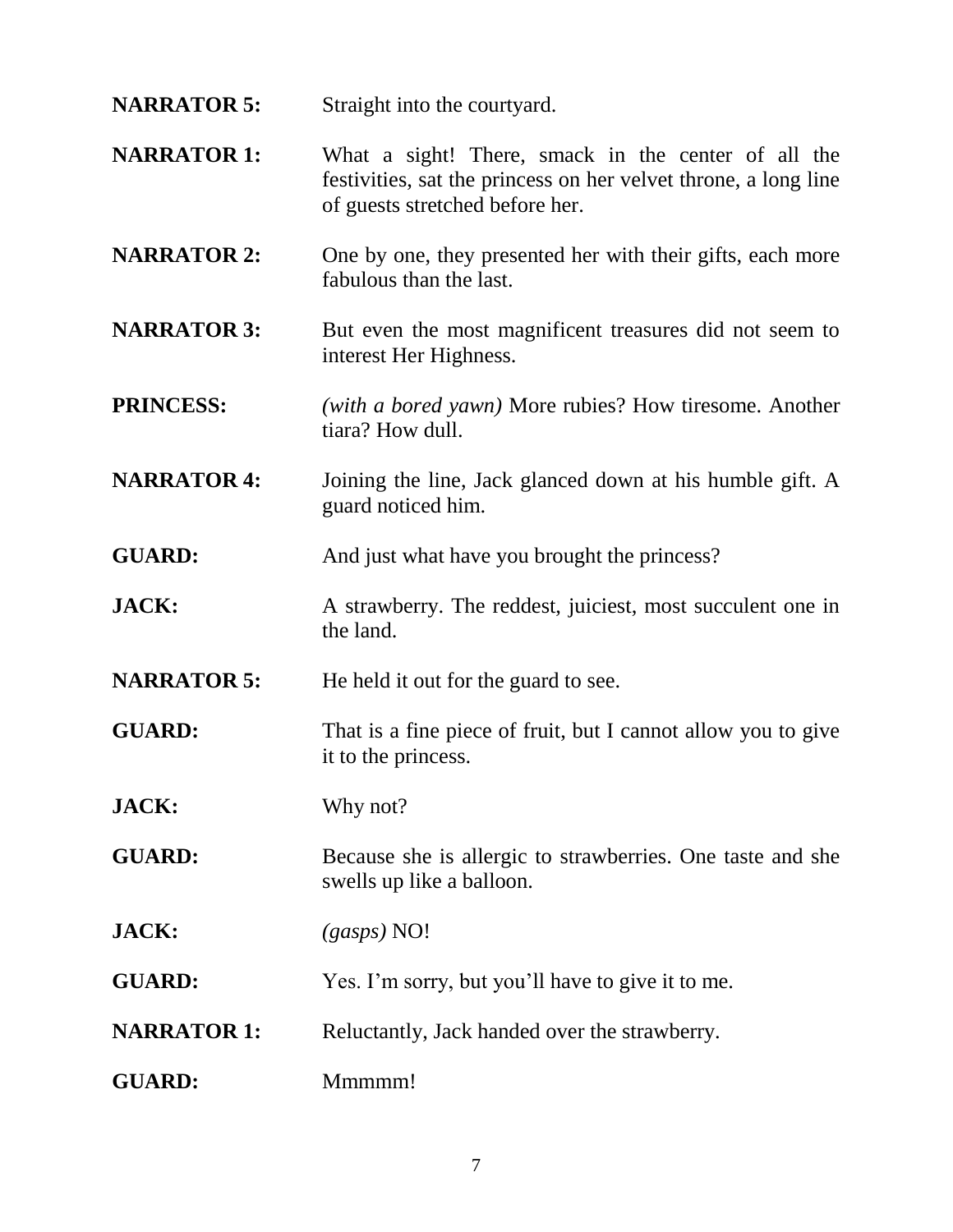- **NARRATOR 2:** Now Jack found himself at the front of the line.
- **PRINCESS:** *(turning her gaze to Jack)* And what have *you* brought me?
- **NARRATOR 3:** Jack gulped.
- **NARRATOR 4:** He blushed.
- **NARRATOR 5:** He shuffled his feet.
- **PRINCESS:** Well?
- **NARRATOR 1:** Jack took a deep breath and knelt down before her.
- **JACK:** Your Highness, let me explain what happened.
- **NARRATOR 2:** And he told the princess about trading for the ingredients to bake a golden-sweet cake just for her.
- **BAKERS' CHORUS:** Churn, churn, churn. Chop, chop, chop. Blend, blend, blend. Bake, bake, bake.
- **NARRATOR 3:** He told her about the swirling storm of blackbirds, the wild-haired troll, and the dark, dark wood.
- **BIRD CHORUS:** *(cackling)* Aw-caw-caw-caw-caw!
- **NARRATOR 4:** He told her about the old gypsy woman and her concertina, and the bear who loved to dance but hated fruit.
- **DANCE CHORUS:** OOMPA-OOMPA! OOMPA-OOMPA! Shuffle-shufflekick. Shuffle-shuffle-kick.
- **JACK:** And in the end, I still had the succulent strawberry, but . . . *(sighs)* you're allergic to strawberries.
- **NARRATOR 5:** He waited for her to yawn.
- **JACK:** So the guard ate it.